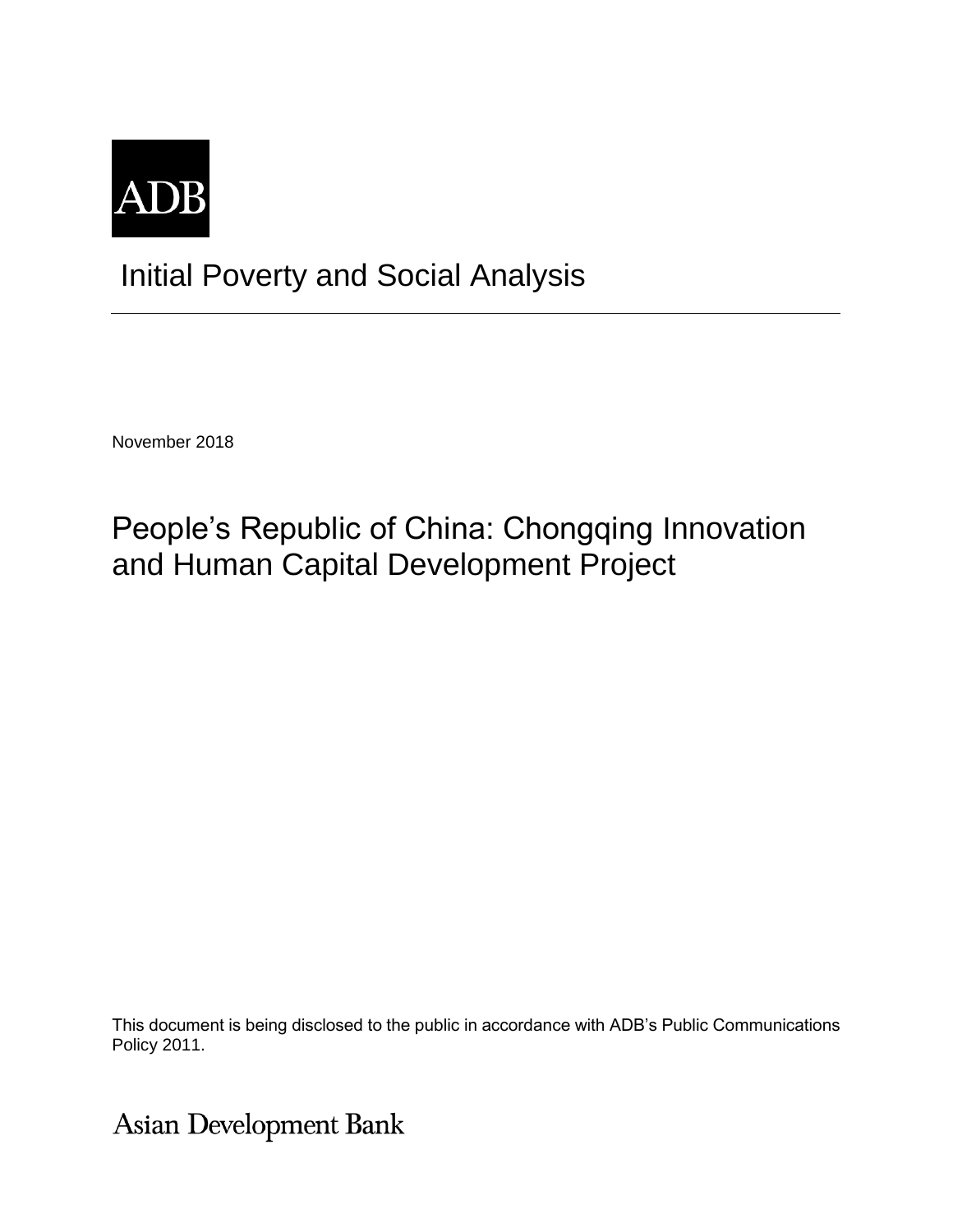#### **CURRENCY EQUIVALENTS**

(as of 12 October 2018)

| Currency unit | -   | yuan (CNY) |
|---------------|-----|------------|
| CNY1.00       | $=$ | \$0.1451   |
| \$1.00        | $=$ | CNY6.8899  |

#### **ABBREVIATIONS**

| ADB        | _ | Asian Development Bank     |
|------------|---|----------------------------|
| <b>PRC</b> | - | People's Republic of China |

### **NOTE**

In this report, "\$" refers to United States dollars.

In preparing any country program or strategy, financing any project, or by making any designation of or reference to a particular territory or geographic area in this document, the Asian Development Bank does not intend to make any judgments as to the legal or other status of any territory or area.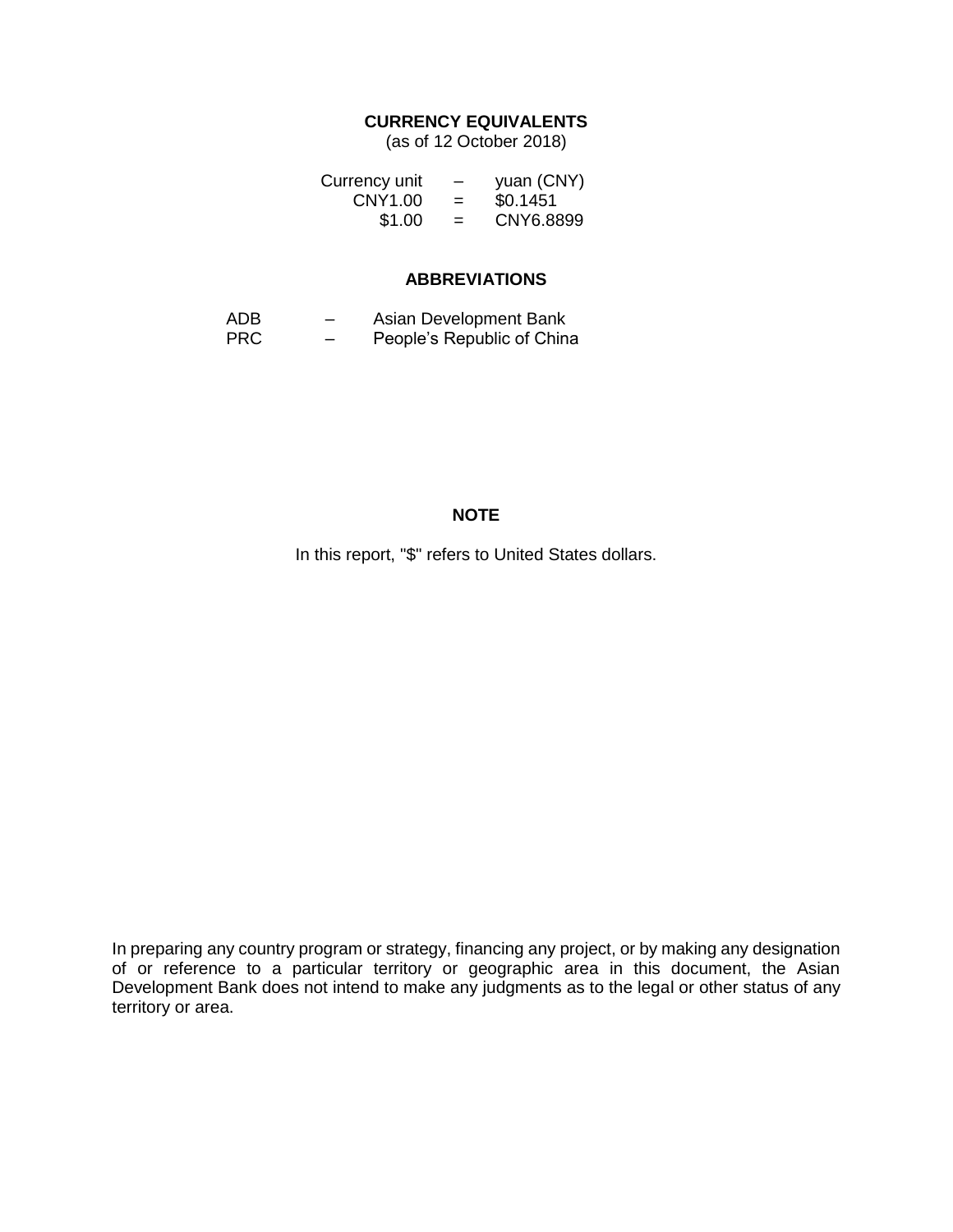### **INITIAL POVERTY AND SOCIAL ANALYSIS**

| Country:                       | People's Republic of China | Project Title:           | Chongqing Innovation and Human Capital<br>Development Project |
|--------------------------------|----------------------------|--------------------------|---------------------------------------------------------------|
| Lending/Financing<br>Modality: | Proiect                    | Department/<br>Division: | EARD/EASS                                                     |

| ı.<br>POVERTY IMPACT AND SOCIAL DIMENSIONS                                                                                                                                                                                                                                                                                                                                                                                                                                                                                                                                                                                                                                                                                                                                                                                                         |
|----------------------------------------------------------------------------------------------------------------------------------------------------------------------------------------------------------------------------------------------------------------------------------------------------------------------------------------------------------------------------------------------------------------------------------------------------------------------------------------------------------------------------------------------------------------------------------------------------------------------------------------------------------------------------------------------------------------------------------------------------------------------------------------------------------------------------------------------------|
| A. Links to the National Poverty Reduction Strategy and Country Partnership Strategy<br>The Chongqing Innovation and Human Capital Development Project will contribute to socially inclusive,<br>environmentally safe, and sustainable development of the Changshou, Dianjiang, Jiangjin, Nan'an, and Yongchuan<br>districts of Chongqing Municipality. The project will provide improved access to employment opportunities, high-<br>quality labor force education and labor market, and low-carbon and energy-saving construction and buildings.                                                                                                                                                                                                                                                                                                |
| The project will support the People's Republic of China (PRC) National New Type Urbanization Plan, 2014–2020<br>through supporting economically and environmentally sustainable urban development with focus on people; <sup>a</sup> and<br>the Thirteenth Five-Year plans of Chongqing and the project districts as well as urban and economic development<br>master plans of the five project districts. <sup>b</sup> The proposed project is aligned with ADB's Strategy 2030 and country<br>partnership strategy for the PRC, 2016–2020, by supporting socially inclusive, environmentally sustainable, and<br>economically competitive urban development. <sup>c</sup>                                                                                                                                                                        |
| <b>B.</b> Poverty Targeting<br>□General intervention □Individual or household (TI-H) □Geographic (TI-G) ⊠Non-income MDGs (TI-M1, M2,<br>etc.)                                                                                                                                                                                                                                                                                                                                                                                                                                                                                                                                                                                                                                                                                                      |
| The project is aligned with Sustainable Development Goals (SDG) 8 (Decent work and economic growth), 9<br>(Industry, innovation, and infrastructure), and 11 (Sustainable cities and communities). It will provide (i) increased<br>employment opportunities generated from the enabling environment for innovation and entrepreneurship;<br>(ii) enhanced quality labor force from the improved mindset and attitude towards innovation end entrepreneurship at<br>higher education institutions and the close link between the higher education institutions and enterprises in the<br>project districts; and (iii) city-industry integration.                                                                                                                                                                                                   |
| C. Poverty and Social Analysis                                                                                                                                                                                                                                                                                                                                                                                                                                                                                                                                                                                                                                                                                                                                                                                                                     |
| 1. Key issues and potential beneficiaries. The project's primary beneficiaries include (i) students in the project<br>university/institute, including girls, the poor, and the disabled; (ii) teachers in the project university/institute; (iii)<br>relevant workers who will receive trainings from the project university/institute; and (iv) rural and urban residents in<br>the project districts, including the poor and socially vulnerable. Improved teaching facilities and tools, training and<br>practical bases, and entrepreneurial platform in the project university/institute will directly benefit the girls, the poor,<br>and socially vulnerable. Provision of employment opportunities from the industrial parks will directly benefit the rural<br>and urban laborers in the project districts, including women and the poor. |
| 2. Impact channels and expected systemic changes. The project is expected to (i) improve the living conditions of<br>the local residents through improved access to quality jobs; (ii) improve students' capacity through access to quality<br>teaching, practice, and training in the university/institute supported by the project; (iii) match the teaching contents<br>with demand of the enterprises in the project districts, and facilitate employment of the graduates; (iv) create a<br>number of employment opportunities to the local laborers; and (v) make the project districts prosperous through<br>thriving and diversified producer and consumer services.                                                                                                                                                                       |
| 3. Focus of (and resources allocated in) the transaction TA or due diligence. A poverty and social analysis (PSA)<br>will be carried out during project preparation to analyze the impact of the project on the poor and identify pro-poor<br>design features. Issues to be investigated include (i) access to improved teaching and practical/training facilities and<br>tools, especially for female, poor, and other vulnerable students; (ii) access of women laborers and laborers from<br>poor households to the project-created employment opportunities; and (iii) community participation in project<br>components. Capacity building during the project preparation will strengthen the awareness of the executing and<br>implementing agencies for pro-poor and gender equality promotion interventions.                                |

4. Specific analysis for policy-based lending. N/A.

#### **II. GENDER AND DEVELOPMENT**

1. What are the key gender issues in the sector and/or subsector that are likely to be relevant to this project or program?

About half of the project direct beneficiaries are women, including students and teachers in the university/institute supported by the project. New job opportunities created by the project will increase women's income and help to enhance their economic status in the family, especially for rural women who are generally employed in low-paid jobs. The technical assistance will explore the possibilities to increase girl students' and women's participation in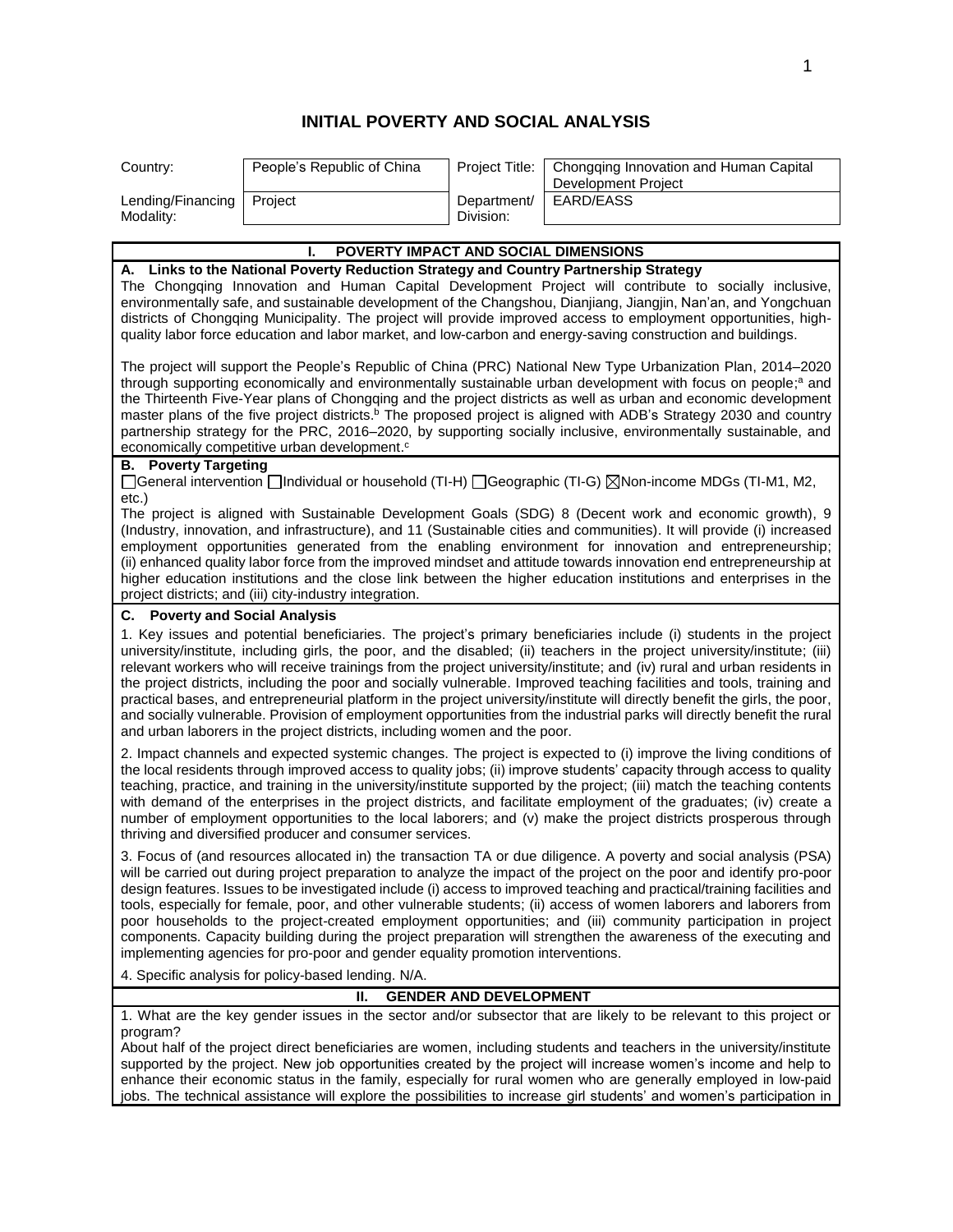| decision making in project design, implementation, and monitoring. The project will also help to improve the capacity<br>of all female staff in various entities related to the project (e.g., the executing and implementing agencies).<br>2. Does the proposed project or program have the potential to contribute to the promotion of gender equity and/or<br>empowerment of women by providing women's access to and use of opportunities, services, resources, assets, and<br>participation in decision making?<br>$\boxtimes$ Yes $\Box$ No<br>Gender analysis will be conducted as part of the PSA, and gender concerns and needs will be incorporated in the<br>design and implementation of the project. A gender action plan (GAP) will be developed, which will incorporate<br>strategies, mechanisms, and actions to address gender needs and concerns.<br>3. Could the proposed project have an adverse impact on women and/or girls or widen gender inequality?<br>$\Box$ Yes $\boxtimes$ No<br>All residents will benefit from improved living conditions, access to urban, education and employment services<br>including women. The project will benefit women by inclusion in consultation and participation of women during the<br>project design.<br>4. Indicate the intended gender mainstreaming category:<br>$\Box$ GEN (gender equity)<br>$\boxtimes$ EGM (effective gender mainstreaming) |
|--------------------------------------------------------------------------------------------------------------------------------------------------------------------------------------------------------------------------------------------------------------------------------------------------------------------------------------------------------------------------------------------------------------------------------------------------------------------------------------------------------------------------------------------------------------------------------------------------------------------------------------------------------------------------------------------------------------------------------------------------------------------------------------------------------------------------------------------------------------------------------------------------------------------------------------------------------------------------------------------------------------------------------------------------------------------------------------------------------------------------------------------------------------------------------------------------------------------------------------------------------------------------------------------------------------------------------------------------------------------------------------------------------------------|
| $\Box$ SGE (some gender elements)<br>NGE (no gender elements)                                                                                                                                                                                                                                                                                                                                                                                                                                                                                                                                                                                                                                                                                                                                                                                                                                                                                                                                                                                                                                                                                                                                                                                                                                                                                                                                                      |
| PARTICIPATION AND EMPOWERMENT<br>III.                                                                                                                                                                                                                                                                                                                                                                                                                                                                                                                                                                                                                                                                                                                                                                                                                                                                                                                                                                                                                                                                                                                                                                                                                                                                                                                                                                              |
| 1. Who are the main stakeholders of the project, including beneficiaries and negatively affected people? Identify<br>how they will participate in the project design.<br>The project stakeholders include the districts governments and the concerned agencies, development and reform<br>commissions, finance bureaus, women's federations, poverty reduction bureaus, land resource bureaus, civil affairs<br>bureaus, planning bureaus, industrial park management committees, and other relevant bureaus. The stakeholders                                                                                                                                                                                                                                                                                                                                                                                                                                                                                                                                                                                                                                                                                                                                                                                                                                                                                     |
| also include all urban and rural residents, including university students and teachers.                                                                                                                                                                                                                                                                                                                                                                                                                                                                                                                                                                                                                                                                                                                                                                                                                                                                                                                                                                                                                                                                                                                                                                                                                                                                                                                            |
| 2. How can the project contribute (in a systemic way) to engaging and empowering stakeholders and beneficiaries,<br>particularly, the poor, vulnerable, and excluded groups? What issues in the project design require participation of<br>the poor and excluded?                                                                                                                                                                                                                                                                                                                                                                                                                                                                                                                                                                                                                                                                                                                                                                                                                                                                                                                                                                                                                                                                                                                                                  |
| A PSA and consultations will be conducted during the project preparation to identify views and concerns of<br>beneficiaries, especially vulnerable groups, to inform the project design and develop measures for effective<br>implementation of the project. Mechanisms of students', girls and boys, engagement will also be studied to improve<br>the project design. Women and the poor will be included in consultation and participation during the project design,<br>implementation, and monitoring.                                                                                                                                                                                                                                                                                                                                                                                                                                                                                                                                                                                                                                                                                                                                                                                                                                                                                                        |
| 3. What are the key, active, and relevant civil society organizations (CSOs) in the project area? What is the level of<br>civil society organization participation in the project design?<br>$\boxtimes$ Information generation and sharing $\boxtimes$ Consultation<br>Collaboration<br>$\Box$ Partnership<br>$\mathbf{1}$                                                                                                                                                                                                                                                                                                                                                                                                                                                                                                                                                                                                                                                                                                                                                                                                                                                                                                                                                                                                                                                                                        |
| 4. Are there issues during project design for which participation of the poor and excluded is important? What are<br>they and how should they be addressed? $\times$ Yes                                                                                                                                                                                                                                                                                                                                                                                                                                                                                                                                                                                                                                                                                                                                                                                                                                                                                                                                                                                                                                                                                                                                                                                                                                           |
| l I No<br>The beneficiaries will be identified and consulted during the project preparation and implementation through social<br>surveys, stakeholders' workshops, focus group discussions, and key informant interviews. Documents prepared<br>during the project preparation including the environmental management plan, GAP, resettlement plans, and social<br>development action plan will outline the program for consultation and participation of beneficiaries in the design and<br>implementation of the project. Loan assurances will address implementation and monitoring of these plans. As the<br>poor are the most vulnerable, they should benefit more from project improvements because the project activities<br>will be socially inclusive.                                                                                                                                                                                                                                                                                                                                                                                                                                                                                                                                                                                                                                                    |
| IV.<br><b>SOCIAL SAFEGUARDS</b>                                                                                                                                                                                                                                                                                                                                                                                                                                                                                                                                                                                                                                                                                                                                                                                                                                                                                                                                                                                                                                                                                                                                                                                                                                                                                                                                                                                    |
| A. Involuntary Resettlement Category <b><math>\boxtimes</math> A</b><br>$\Box$ B $\Box$ C $\Box$ FI                                                                                                                                                                                                                                                                                                                                                                                                                                                                                                                                                                                                                                                                                                                                                                                                                                                                                                                                                                                                                                                                                                                                                                                                                                                                                                                |
| 1. Does the project have the potential to involve involuntary land acquisition resulting in physical and economic<br>displacement? $\boxtimes$ Yes<br>$\Box$ No                                                                                                                                                                                                                                                                                                                                                                                                                                                                                                                                                                                                                                                                                                                                                                                                                                                                                                                                                                                                                                                                                                                                                                                                                                                    |
| For the subproject in Dianjiang, 60 mu of land is required. Land acquisition is being commenced and transferring<br>farmland to construction land has been initiated. Houses and ground attachments have been demolished, and the<br>relocation of households affected by house demolition has been completed.                                                                                                                                                                                                                                                                                                                                                                                                                                                                                                                                                                                                                                                                                                                                                                                                                                                                                                                                                                                                                                                                                                     |